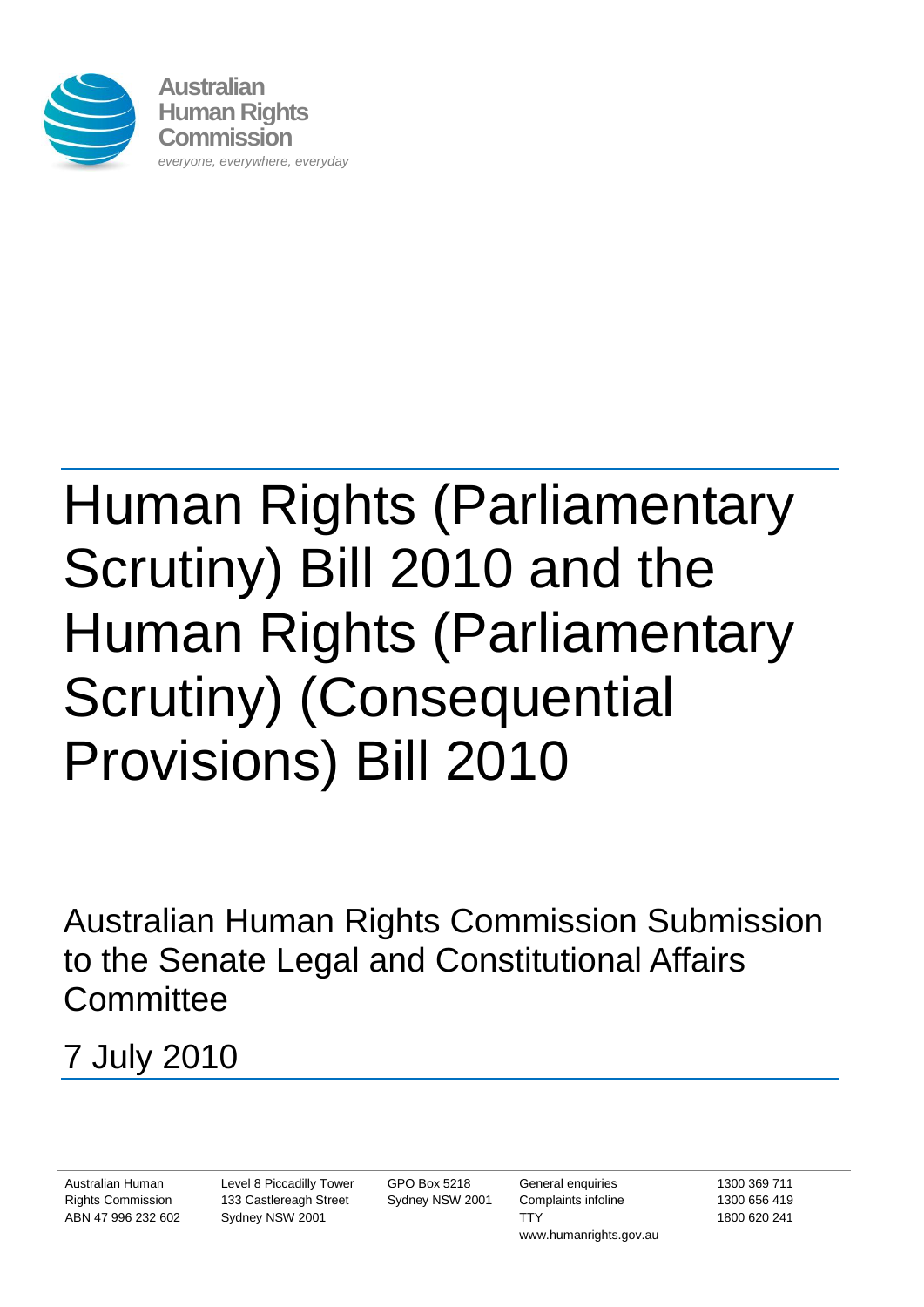#### **1 Introduction**

- 1. The Australian Human Rights Commission (the Commission) makes this submission to the Senate Legal and Constitutional Affairs Committee in its Inquiry into the *Human Rights (Parliamentary Scrutiny) Bill 2010* and the *Human Rights (Parliamentary Scrutiny) (Consequential Provisions) Bill 2010* (the bills).
- 2. The Commission is established by the *Australian Human Rights Commission Act 1986* (Cth) and is Australia"s national human rights institution.
- 3. The Commission supports the passage of the bills.
- 4. The Commission considers that the proposed Joint Parliamentary Committee will form an important mechanism at the parliamentary level to ensure that the human rights impact of legislation and delegated instruments are fully considered as part of the policy development process.
- 5. The Commission hopes that over time the Committee"s operation will contribute to broad acceptance and understanding of human rights in Australia, and that its role will be seen as an accepted and expected level of scrutiny for all proposed legislation.
- 6. The Commission makes **4 recommendations** intended to ensure the most effective operation of the Committee as a human rights scrutiny body, and to better address consequential matters that arise from the bills. We note that some of the matters addressed in our recommendations could be addressed through the practical operation of the Committee once established, whereas others could be most effectively addressed in the legislation itself.
- 7. The Commission would be willing to expand upon the points raised in this submission at any public hearing of the committee into the bills.

#### **2 Functions of the committee**

- 8. The Commission notes the functions of the Committee as set out in section 7 of the *Human Rights (Parliamentary Scrutiny) Bill 2010*. We support the Committee having a scrutiny role in relation to future legislation (section 7(a)) as well as existing legislation (section 7(b)). We also support the Committee being able to conduct inquiries into other matters relating to human rights upon referral by the Attorney-General (section 7(c)), and note that a referral by a Minister is consistent with the practices of other joint parliamentary committees.
- 9. **Recommendation 1: The Commission recommends that the functions of the Committee be expanded to include an ability to initiate and conduct inquiries regarding the issues raised in the findings of United Nations treaty bodies (such as concluding observations) and special procedures of the UN Human Rights Council (such as reports of special rapporteurs, working groups and under the Universal Periodic Review process).** Such a function should be able to be self-initiated by the Committee.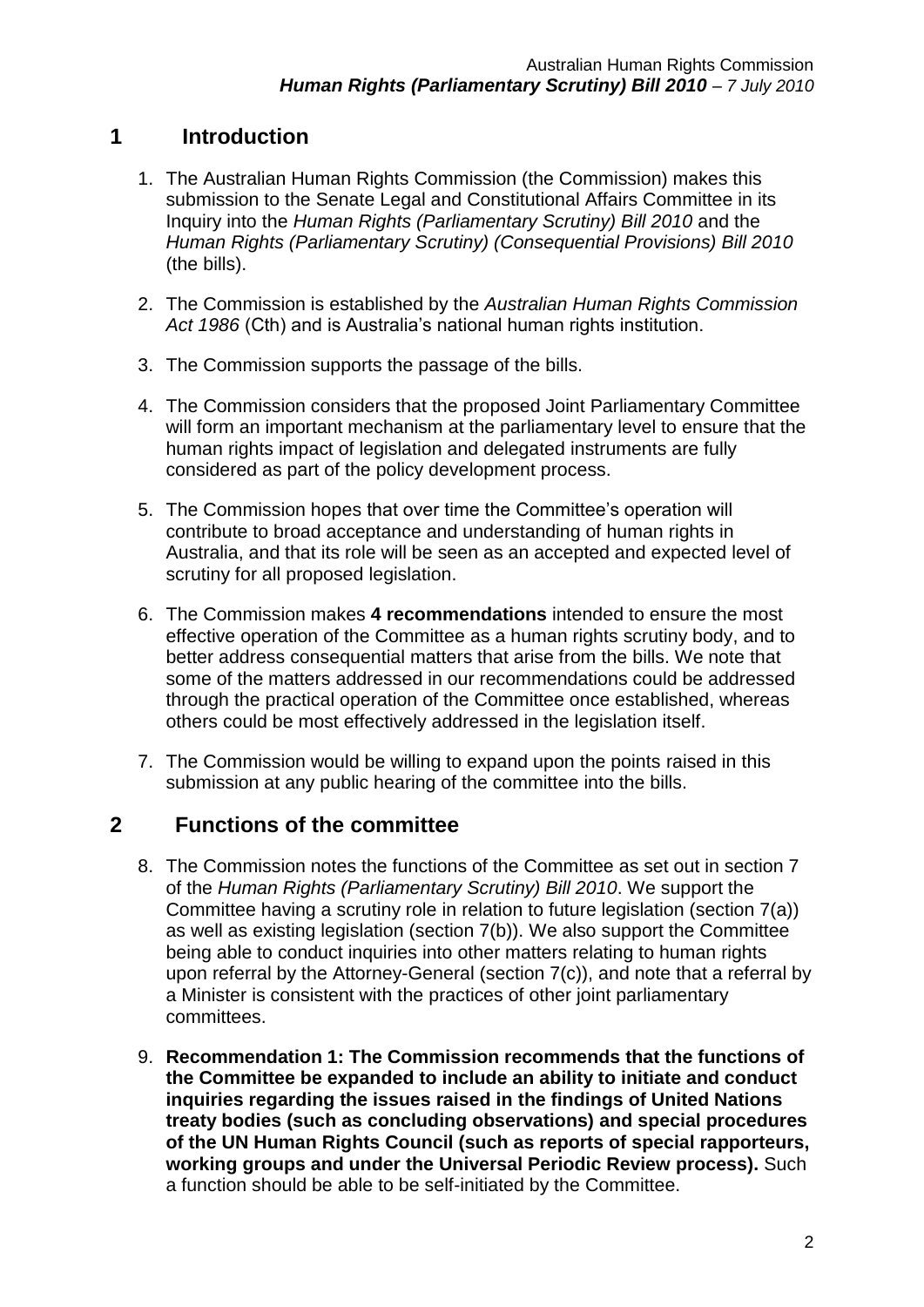- 10.Australia appears before each UN human rights treaty committee on a periodic basis. Those UN committees provide recommendations on how Australia"s human rights performance can be improved, including recommendations about legislative change For most treaties, for example in the case of the Human Rights Committee and Committee on Economic, Social and Cultural Rights, this is every 5 years. Such an additional function would, therefore, not be onerous.
- 11.An additional function of this nature would enable the Joint Committee to more efficiently address a range of human rights concerns that may exist across a number of pieces of legislation in a holistic and coordinated matter. It would also ensure a clearer link between international scrutiny and domestic implementation of our human rights obligations.
- 12.The Commission notes that the Australian Human Rights Framework commits the Government to develop and implement a National Action Plan on Human Rights. In the future, a broad monitoring role on the National Action Plan would also be an appropriate activity for the Joint Committee.

### **3 Definition of human rights**

13.The Commission considers that there should be consistency between the definition of human rights for the purposes of the Joint Committee and for the purposes of the Commission"s mandate under the *Australian Human Rights Commission Act 1986*. This will entail amendments to the definition of human rights in the current bills, and the definition of human rights in the *Australian Human Rights Commission Act.*

#### *Amendments to the definition in the bills*

- 14.The Commission notes the definition of human rights in section 3(1) of the *Human Rights (Parliamentary Scrutiny) Bill 2010*. The Commission supports the Committee"s role covering the seven human rights treaties that are listed in section 3(1) and to which Australia is a party. However, the Commission also recommends three additions to the jurisdiction of the Committee.
- 15.Firstly, The Commission notes that the *Australian Human Rights Commission Act 1986* empowers the Commission to investigate complaints and to report to Parliament on breaches of human rights in relation to ILO Convention 111 and the UN Declaration on Religion and Belief. Given that people in Australia have an avenue to pursue a remedy through the Commission where their rights are breached under these instruments, it would be logical for government to ensure processes to assess compatibility with these instruments in order to avoid infringements of people"s rights in the first place.
- 16.Secondly, while the UN Declaration on the Rights of Indigenous Peoples does not create binding legal obligations, it does provide a comprehensive guide to assist in protecting the rights of Indigenous peoples. The rights in the Declaration are covered in the seven instruments listed and under which Australia does have binding legal obligations. Including the Declaration in the definition of human rights would explicitly acknowledge this connection and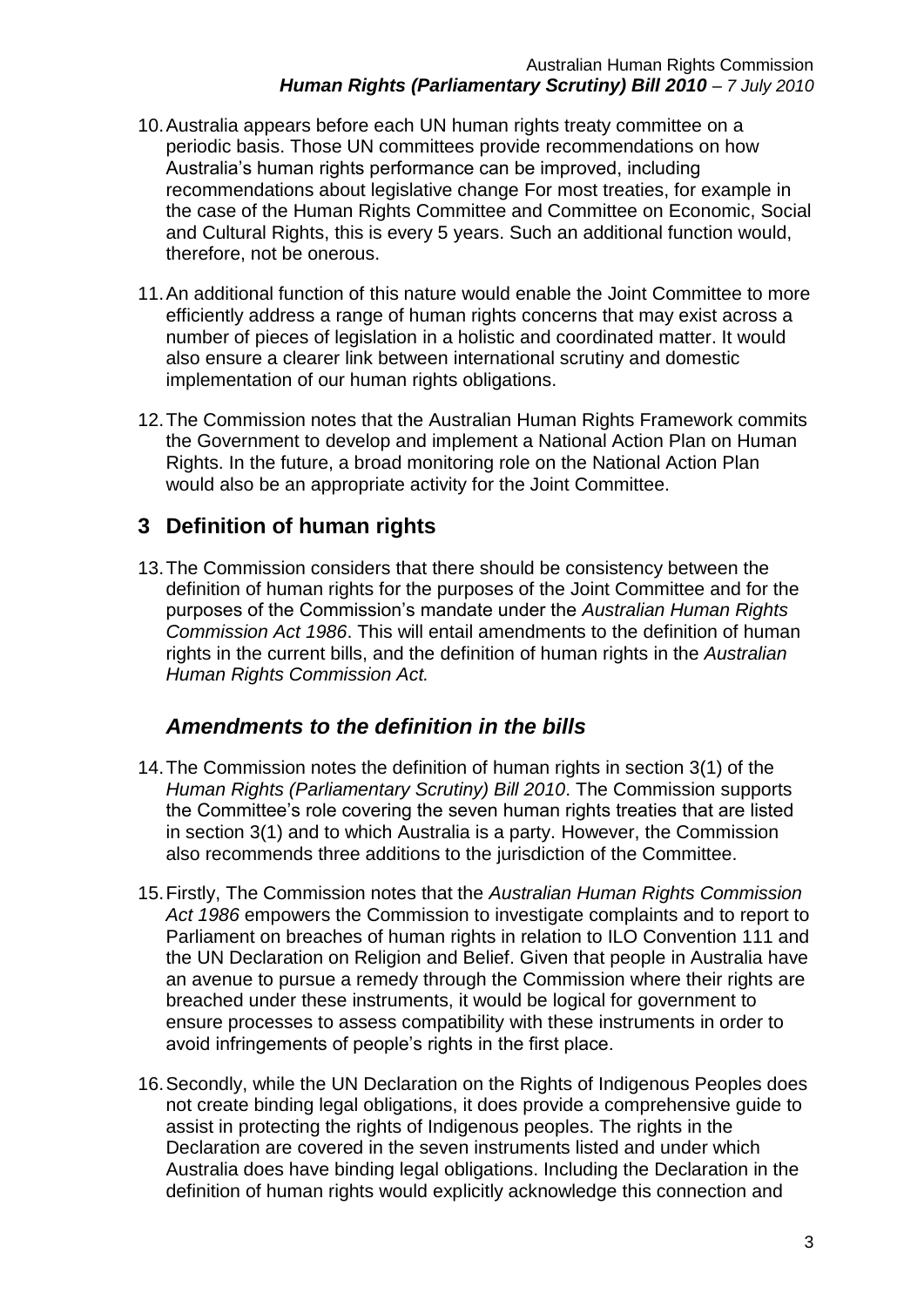ensure that the rights of Indigenous peoples are explicitly considered in the development of statements of compatibility and by the Joint Committee. It would also give meaning to Australia"s formal position that it supports the Declaration.

- **17.Recommendation 2: The Commission recommends that the following instruments be included in the definition of human rights in the bills:**
	- **International Labour Organisation Convention 111 concerning Discrimination in Respect of Employment and Occupation**
	- **UN Declaration on the elimination of Intolerance and Discrimination Based on Religion and Belief**
	- **UN Declaration on the Rights of Indigenous Peoples.**

#### *Amendments to the definition in the Australian Human Rights Commission Act 1986*

- 18.The Commission notes that the first key principle of the Australian Human Rights Framework is based on reaffirming our "commitment to promoting awareness and understanding of human rights in the Australian community and respecting the seven core United Nations human rights treaties to which Australia is a party.<sup>14</sup> The absence of some of these core treaties from the mandate of the Australian Human Rights Commission is a longstanding concern and is inconsistent with this commitment. It should be addressed through this legislative process in order to ensure that the Commission"s work can fully reflect the purposes of the Australian Human Rights Framework.
- 19.Furthermore, for the reasons stated above, there should be consistency between the definitions of human rights.<sup>2</sup>
- 20.**Recommendation 3: The Commission recommends that the** *Human Rights (Parliamentary Scrutiny) (Consequential Provisions) Bill 2010* **include amendments to the** *Australian Human Rights Commission Act 1986* **to include the following instruments within the definition of human rights for the purposes of that Act:**
	- **International Covenant on Economic, Social and Cultural Rights;**
	- **Convention Against Torture and Other Cruel, Inhuman or Degrading treatment or Punishment; and**
	- **UN Declaration on the Rights of Indigenous Peoples.**

 $\overline{a}$ 

<sup>1</sup> Attorney-General, *Australian Human Rights Framework*, p3.

 $2^2$  See also the Commission's submission to the National Human Rights Consultation, which also called for these instruments to be scheduled to the AHRC Act. Available online at: [http://humanrights.gov.au/legal/submissions/2009/200906\\_NHRC.html.](http://humanrights.gov.au/legal/submissions/2009/200906_NHRC.html)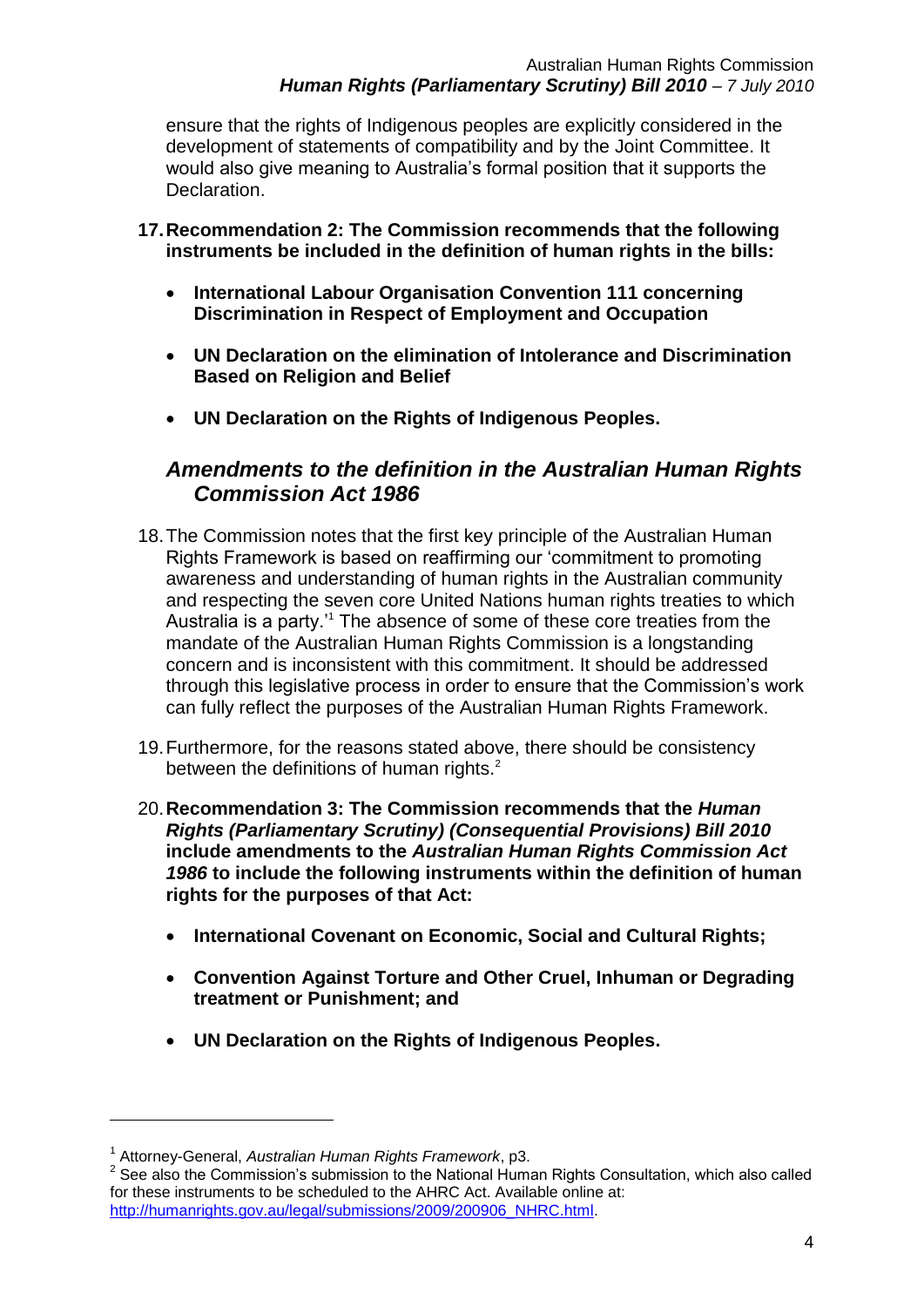#### **4 Operational matters**

- 21.The Commission also makes the following brief comments on administrative and technical matters relating to the bills. These are matters of implementation, once the bills are passed, rather than requiring amendment to the legislation.
- 22.The Commission believes that the Committee will be best able to execute its complex role with the assistance of independent legal advice. This will require adequate resourcing of the committee to ensure such advice as required. This is a common practice for committees of this nature. It is also a common feature of parliamentary scrutiny committees on human rights in other jurisdictions (such as in Victoria and in the United Kingdom).
- 23.The Commission notes that section 8(3) of the bill states that "a statement of compatibility must include an assessment of whether the Bill is compatible with human rights". The Commission reads this as requiring a narrative assessment of whether a bill complies with human rights, as well as reasons and justifications for why any limitations on rights are included in proposed legislation.
- 24.The Commission also notes that ordinary principles of interpretation of human rights would include international jurisprudence of UN human rights treaty committees, general comments of the treaty committees and international customary law.
- 25.The Commission notes that the Human Rights Law Resource Centre"s submission to this inquiry provides useful elaboration on the operational considerations in the preparation of statements of compatibility and in the interpretation of human rights.

#### 26.**Recommendation 4: Bearing in mind the three above recommendations, the Commission recommends that the bills be passed.**

#### **5 Recommendations**

The following recommendations are included at the relevant section of the submission above.

**Recommendation 1:** The Commission recommends that the functions of the Committee be expanded to include an ability to initiate and conduct inquiries regarding the issues raised in the findings of United Nations treaty bodies (such as concluding observations) and special procedures of the UN Human Rights Council (such as reports of special rapporteurs, working groups and under the Universal Periodic Review process).

**Recommendation 2:** The Commission recommends that the following instruments be included in the definition of human rights in the bills:

• International Labour Organisation Convention 111 concerning Discrimination in Respect of Employment and Occupation